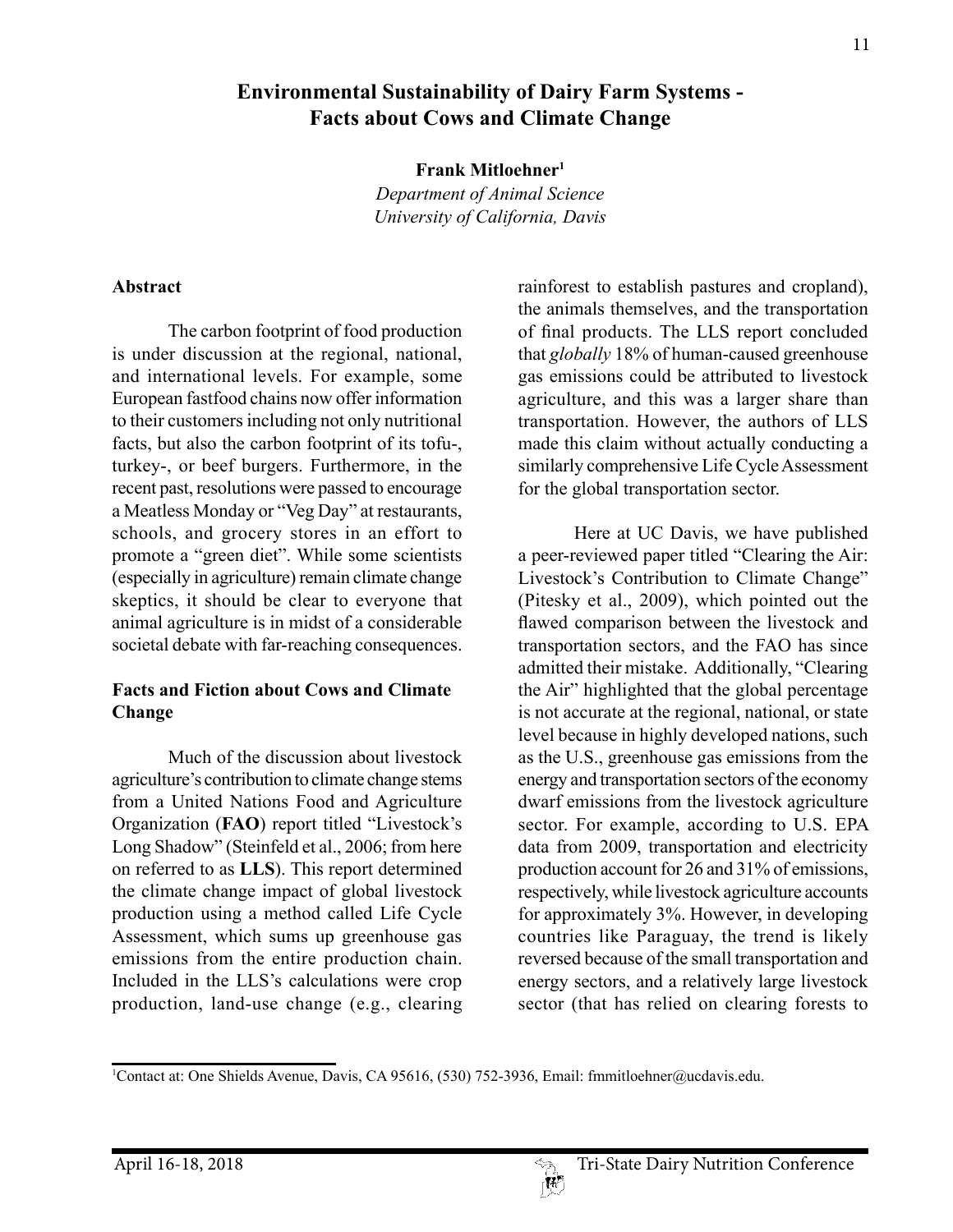establish pastures), which might contribute to more than 50% of that county's carbon footprint. Furthermore, while land-use change contributed to over one-third of the FAO's total carbon footprint for the global livestock sector, these changes are largely occurring in developing nations and not developed nations, like the U.S., where changes in land-use occurred decades ago and are now reversing. These differences in percentages clearly emphasize the need to separate emission estimates by region and also by livestock species – a step recently undertaken by the FAO and other organizations.

While we differed with the authors of LLS on their carbon footprint comparison of livestock versus transportation, as well as with the usefulness and correctness of their 18% figure, we do agree with their overall concern that satisfying upcoming animal protein demands will pose a challenge to the environment. Global animal protein production is projected to double from its year 2000 levels by 2050 and the majority of this livestock production growth will occur in the developing world. Much of the growth in the global livestock sector will occur in areas that are currently forested (i.e., parts of South America and South East Asia), which will create pressure to rely on deforestation to facilitate increased livestock production. It has been well established that significant reductions of carbon sequestering forests will have large effects on global climate change; therefore, avoiding deforestation is paramount.

By examining the historical trends in livestock production in the developed world, it becomes clear that there has been a marked improvement in efficiency, leading to reductions in numbers of animals required to produce a given amount product that satisfies the nutritional demands of society. For example, researchers at Cornell University [Capper, et al., 2009) found that compared to

1944, the 2007 U.S. dairy industry reduced its greenhouse gas emissions per unit of milk by 63%. This reduction was achieved through improved nutrition, management, genetics, etc. born through scientific research that has lead to dramatic improvements in milk production per cow. According to LLS, this type of intensification of livestock production provides large opportunities for climate change mitigation and can reduce deforestation to establish pastures, thus becoming a long-term solution to more sustainable livestock production. Indeed, the authors of LLS are currently working on a follow-up paper titled "Shrinking the Shadow", which will focus on how advanced biotechnologies, improved genetics, nutrition, and comprehensive waste management already utilized in most parts of the developed world can be applied effectively worldwide.

While the extraordinary reduction in the U.S. dairy industry's carbon footprint may be viewed by some as a vindication of modern production practices, attention should be given to the areas of opportunity that still exist, including transition cow management, lameness, and reproductive failure. Improving these and other areas on U.S. dairy farms should allow for further reductions in carbon footprint per unit of milk, and these areas often intersect with another hot issue that livestock industries face: animal welfare.

### **Summary**

Ultimately, ignoring the carbon footprint debate will not make this issue go away for those involved in the livestock industries. The actual science behind many of the current claims has been incomplete or lacking, and it is in the best interest of producers and consumers to have environmental claims made on solid, peerreviewed scientific data. What is needed is a global green revolution in animal agriculture,